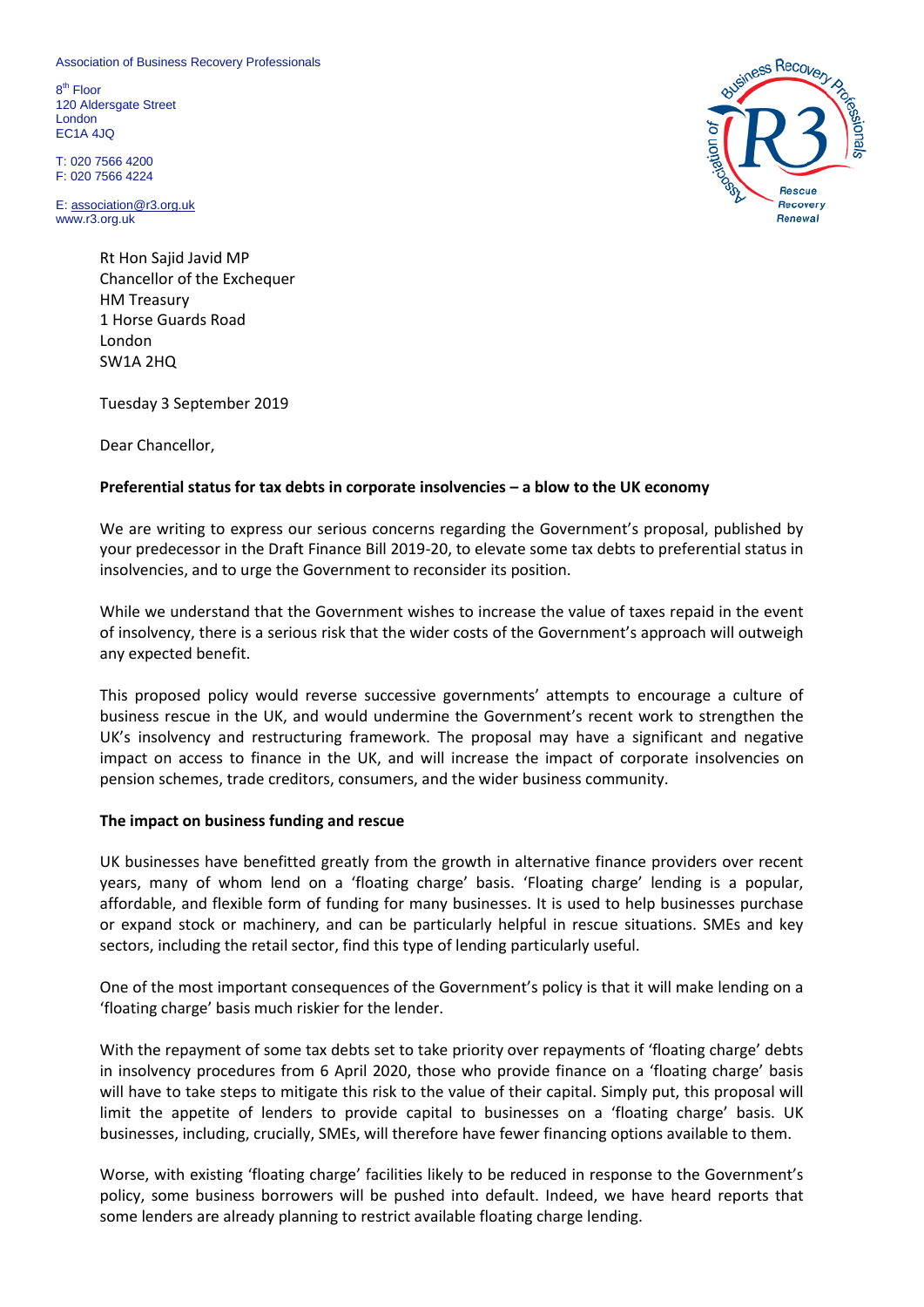

A restriction on access to finance will further mean it is harder to rescue businesses.

And, while extra money for HMRC in insolvency procedures may appear positive, it means less will be going back to trade creditors, pension schemes, and consumers. This will hurt the economy in the long run. Poor returns from insolvency procedures can jeopardise the health of other businesses, can make creditors more likely to vote down rescue proposals, and can trigger further insolvencies. The Government's policy increases the chances of this happening.

Reduced access to finance and more business failure mean less business growth – and reduced tax receipts for the Government.

## **A change of direction needed**

If the Government's policy is introduced, it is likely to undermine confidence in trading, lending, and investing in the UK economy. It will also not help make the UK a good place to do business. And, with the UK preparing to leave the EU, and with businesses already facing a number of economic challenges, the timing of this move is particularly unhelpful.

We urge the Government to consider the bigger picture. Based on its wider impact on UK corporates and the economy, this policy proposal should be withdrawn.

At the very least, the Government must take steps to limit the worst side effects of its policy, including capping the age of tax debts eligible for a preferential claim, or allowing existing floating charges to retain their precedence over HMRC's new claim. The Government should also consider alternatives to its proposed policy: proactive, consistent and commercially-minded engagement from HMRC in insolvency and restructuring situations would improve the repayment of tax debts and would benefit other creditors, too.

We would very much welcome a meeting with you to discuss the issues raised above. Please note that we have sent a copy of this letter to the Financial Secretary to the Treasury, Jesse Norman MP.

We look forward to hearing from you.

Yours sincerely,

Duncan Swift President, R3

Tim Hames

Maggie McGhee Executive Director (Governance), ACCA

Director General, British Private Equity and

Venture Capital Association

Jiří Król Global Head, Alternative Credit Council

Melgrie Loock

Melanie Leech CBE CEO, British Property Federation

Philip King Chief Executive, Chartered Institute of Credit Management

Key Sponsorship Partners: Insolvency Risk Services & Manolete Partners PLC limited by guarantee. Registered in England No. 2553435